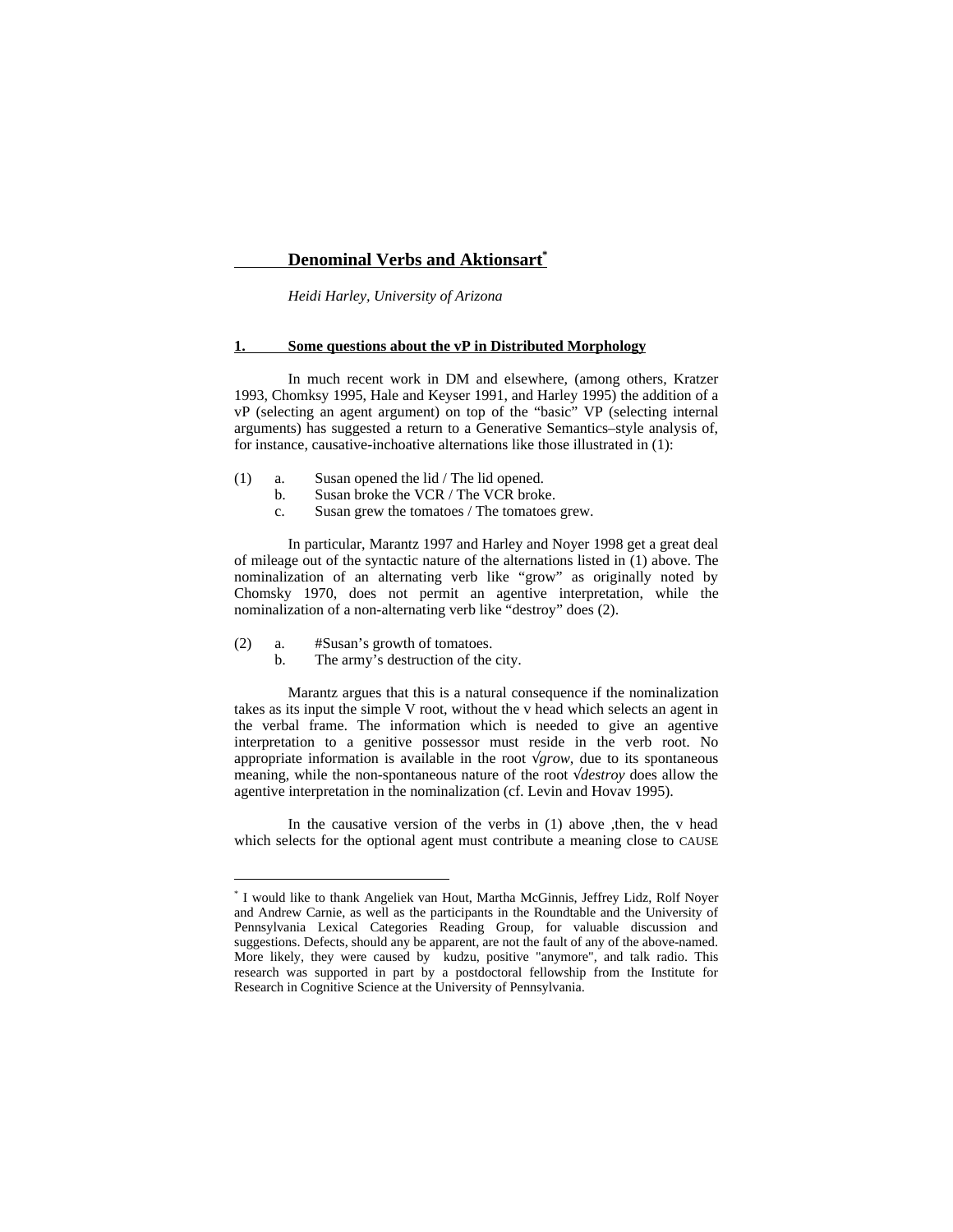(since that meaning is not available in the verb root itself). The underlying representation of the causative version of the verb "open" is as illustrated in  $(3)^{1}$ .



The questions I intend to address in this paper are, what is the interpretation of the  $P^2$ , and what are possible denotations for the incorporated head? I will argue that boundedness information specified on the lexical head which is incorporated in denominal verbs is present in the surface verb form, lending support to the notion that the sources of these verbs are in fact nominal roots. In section 6, I will claim that the syntactic nature of the lexical-syntactic structure entails that the boundedness of the nominal root of a location/locatum verb affects the telicity of the resulting verb, while the boundedness of the instrumental nominal root of a denominal activity verb is predicted not to affect the resulting verb's telicity. As a side point, I argue that the interpretation of the v head is fully contextually determined, based on the denotation of the P which is its sister, and the presence or absence of the specifier of vP.

#### **2.** Denotations of  $\sqrt{P}$

In Harley 1995, I argued that at least for these causative/inchoative verbs, the event<sup>3</sup> introduction was accomplished by  $vP$  alone. In the inchoative version, the vP (without a specifier) is headed by a v meaning, essentially, BECOME, and the complement of vP, the P, is a predicative structure denoting a state, the end result of the change of state introduced by the v head (in the structure in (3) above, [door open]). In the causative version, on the other hand, the BECOME v is replaced by a CAUSE v, which selects an external argument in its specifier. Now, the change-of-state introduced by the v head is interpreted as caused, rather than spontaneous, because of the agent argument which is projected.

 $\overline{a}$ 

<sup>&</sup>lt;sup>1</sup> In this structure we have of course omitted the inflectional complex which dominates vP, as well as any functional projections which intervene between P and vP.

<sup>&</sup>lt;sup>2</sup> Read, "Root P". This notation for roots is due to Pesetsky 1995.

<sup>&</sup>lt;sup>3</sup> By "event" here I mean dynamicity, not eventuality. As the reader will see below, states (a type of eventuality) may clearly be represented in structures containing no vP. The claim in Harley 1995 was that non-stative events are always represented in a structure containing a vP.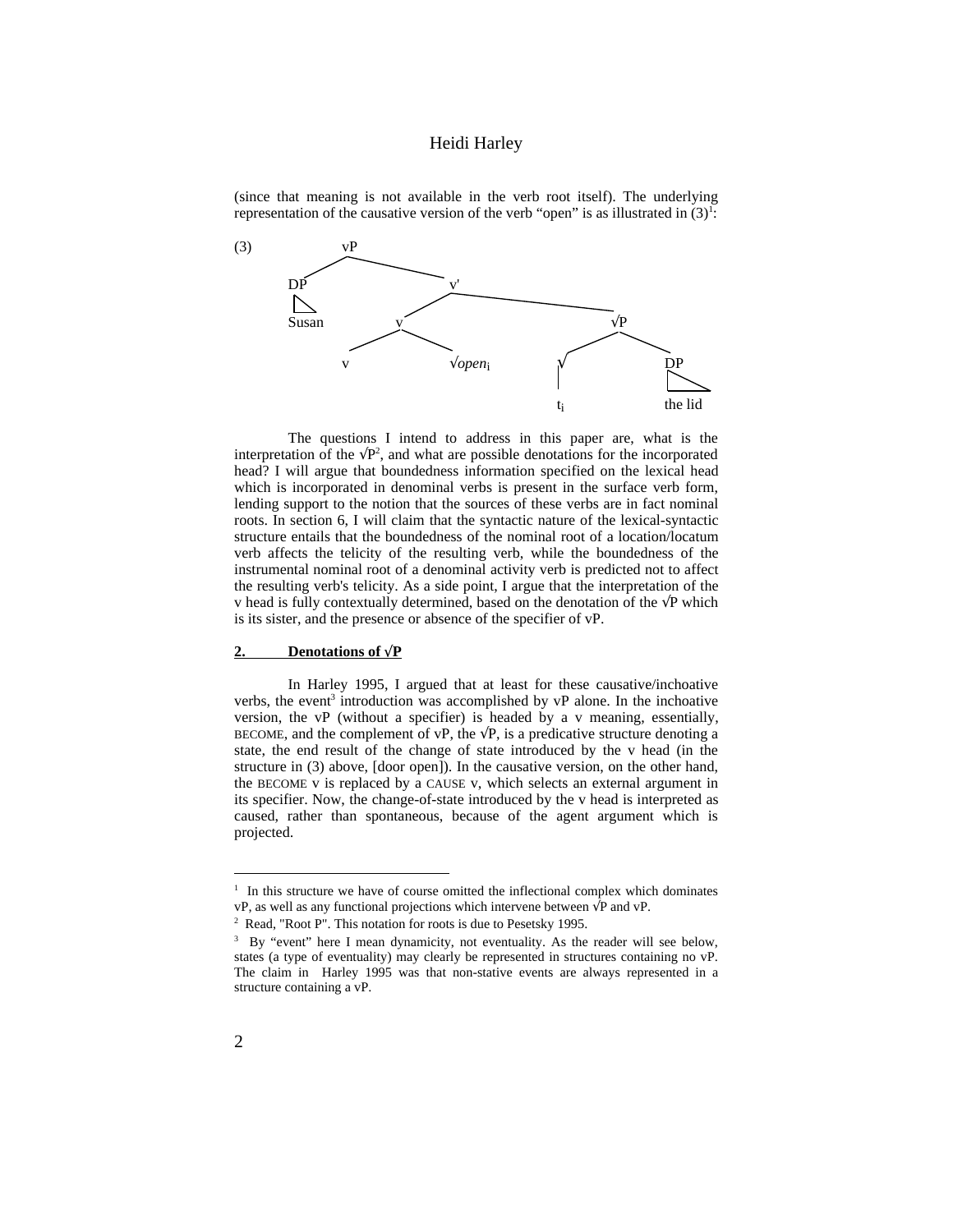This approach differs crucially both from that of the generative semanticists and the usual generative lexicon-style approach in claiming that the BECOME meaning component is replaced in causative by the CAUSE meaning component, rather than added on in, e.g., a higher vP. Evidence for this approach in Harley 1995 came from a study of Japanese lexical causatives and inchoatives, which exhibit morphology which is arguably an overt realization of the v head. The causatives never demonstrate stacking morphology; rather, the BECOME morphology is in complementary distribution with the CAUSE morphology.

This limitation on the degree of syntactic decomposition of the causative verb obviates many of the problems encountered by the generative semanticists; in particular, it eliminates the objections raised by Fodor 1970, which stemmed from the fact that the generative semanticists were representing two events in their articulated structure (CAUSE to BECOME...). Here, there is only one dynamic event head, combining with a phrase denoting the resultant state. Hence the "cause-to-die" problems do not arise, as there is only one event represented in the structure. In favor of the syntactic decomposition approach, rather than a generative lexicon-type approach, von Stechow 1995 has argued that the scope ambiguities evident in constructions like (4) are most felicitously captured in a syntactic-decomposition approach. The present proposal allows the observed scope ambiguities (adjoining "again" to P or vP) and no others.

(4) Susan opened the lid again.

i. "again" P adjoined: *Susan opened the lid, which had been open before.* ii. "again" vP adjoined: *Susan opened the lid, which she had done before.*

On this view, the P denotes a state, and the head is a one-place predicate which takes a single DP argument. In some cases in English, there is morphological evidence for this view: the obvious adjectival roots of the deadjectival verbs "open", "clear", "redden", etc.

However, it seems equally clear that this cannot always be the case. Hale and Keyser, in an important series of papers on the syntax of lexical items, argue that roots may often denote things or events, rather than properties. For example, in verbs such as "John coughed," "The mud caked," "Sue danced," or "The mare foaled," the head is morphologically identical to the base element in nominals like "a cough", "a cake", "a dance", and "a foal". In these cases, it seems clearly wrong to posit a predicative denotation for the root, and a "resultant state" denotation for the P (something like "The mare is foaled" or "Sue is danced"). Rather, as Hale and Keyser maintain, it must be the case that the root is simply the bare nominal. In the system outlined here, the structure would be something like that in (5) below, where the nominal head (and hence the whole P) denotes an event or a thing, and the v head is DO or MAKE accordingly: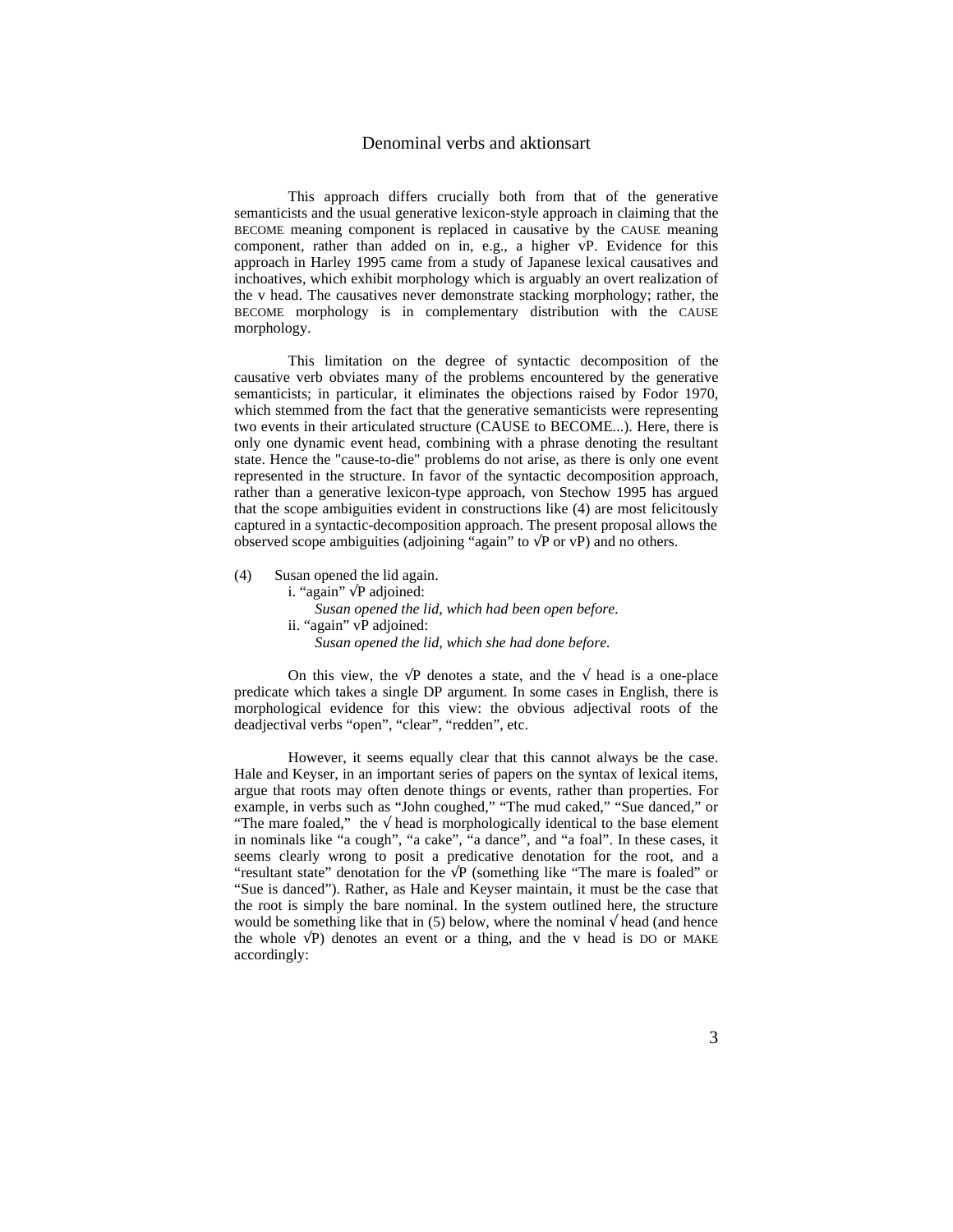

If the in these verbs was predicative, the verbs created from them should (a) have an internal argument and (b) undergo a causativization process like those in (1) above. Yet, in every case, they appear to be syntactically unergative, and their single argument has the status of an external argument. Further, the nominal forms exhibit no special morphology, being simply homophonous with the bare verb; there's never an underived form which can denote a relevant property (unlike the case of the deadjectival verbs above).

Is there any other evidence we can bring to bear that suggests that the node in these and other cases is in fact actually the nominal head? I wish to suggest that there is, and it has to do with the types of things nominals may denote.

#### **3. Similarities between kinds of things and kinds of events**

It's long been clear that certain aspects of nominal meaning have a clear parallel in the verbal realm. In particular, the mass/count distinction in the spatial dimension, as exhibited by things, is analogous to the bounded/unbounded distinction in the temporal dimension, as exhibited by events, as noted in Bach 1986, Gruber 1967 and Talmy 1978, among others. Jackendoff 1991, 1996 proposes to encode boundedness the same way for events and things, using a feature [±bounded]; the table below gives examples of each proposed basic type<sup>4</sup>:

(6)

|          | Thing | Event |
|----------|-------|-------|
| +bounded | apple | flash |
| -bounded | water | sleep |

<sup>4</sup> The intuitive content of the notion ±bounded is the following: Subparts of unbounded things or events are themselves examples of those things or events (any minute of an hour-long nap is still appropriately described as "sleep", any drop of an ocean of water is still "water"). Subparts of bounded things or events are not examples of those things or events (a piece of an apple is not an apple, the second half of a jump is not a jump). Unbounded items are in principle arbitrary in size and shape, spatial or temporal; bounded items are not. See Jackendoff 1996 for further discussion.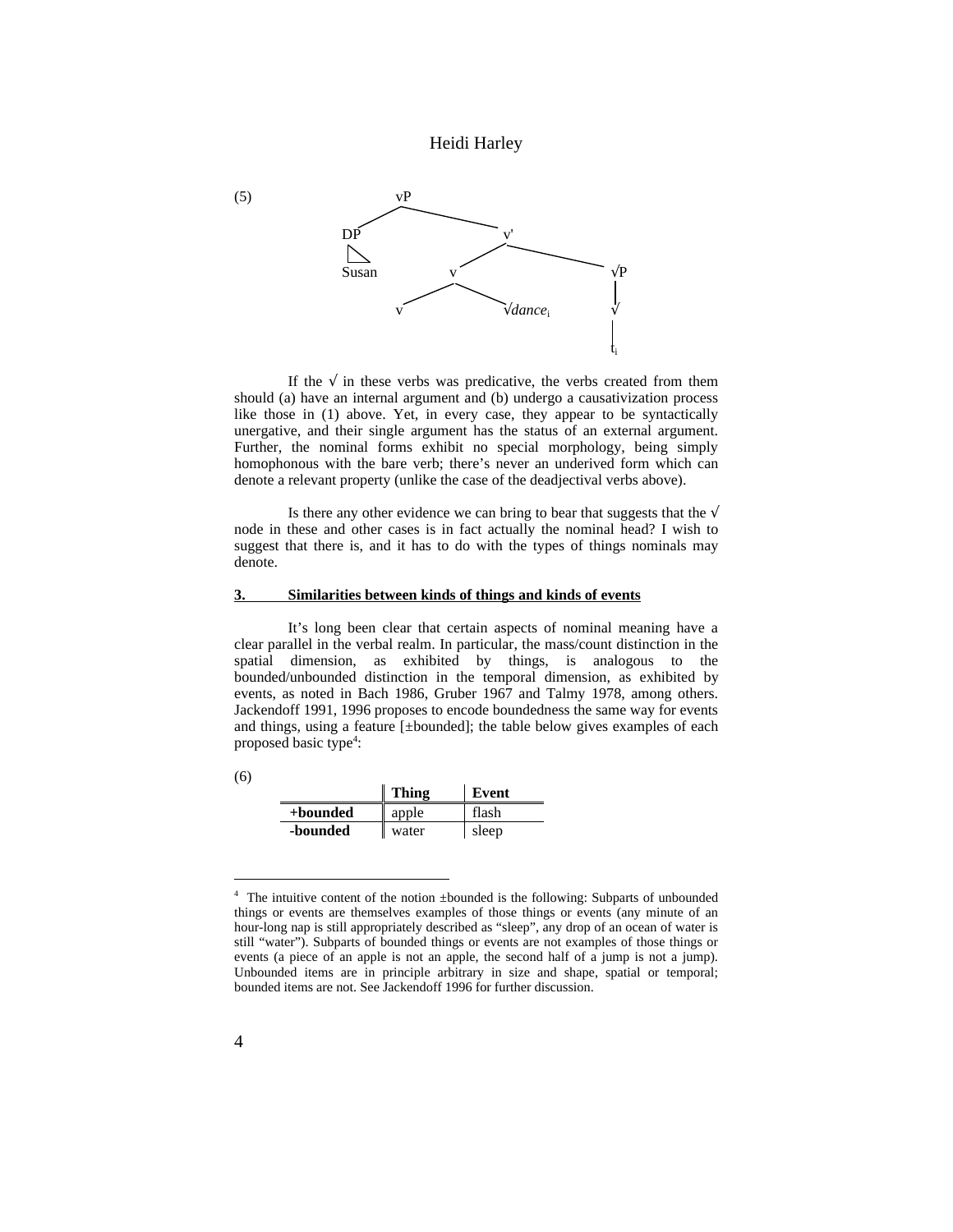Now, it's clear that the spatial boundedness of elements in the VP affects the temporal aktionsart of the entire denoted event, as demonstrated in Tenny 1992 and Dowty 1991. So, if a simple transitive verb like "eat" has an unbounded nominal for a direct object like "candy" or "apples", as in (7a), the entire event described is unbounded, according to standard tests. Similarly, if the verb has a bounded object like "an apple" or "the candy", the entire event described is bounded according to the same tests<sup>5</sup>:

- (7) a. #Sue ate apples/candy in an hour. Sue ate apples/candy for an hour.
	- b. Sue ate an apple/the candy in an hour. #Sue ate an apple/the candy for an hour.

So, let's say that denominal verbs have as their an element which denotes an event or a thing, and that boundedness is an inherent property of events or things. We should expect to find an important correlation between the boundedness of the simple nominal and the boundedness of the denominal verbs. At least for the cases of the denominal verbs we've been considering, this seems to be clearly correct when the denotes a thing:

(8) a. The mud caked in an hour/#for an hour.

l

- b. The mare foaled in an hour/#for an hour.
- c. Mary drooled #in an hour/for an hour.

"Cake" and "foal" are spatially bounded things, and the denominal verb which may be derived from them is in fact temporally delimited. "Drool" is a spatially unbounded thing, and the denominal verb which is related to it is temporally  $unbounded<sup>6</sup>$ .

In the cases of denominal verbs where the nominal base denotes an event rather than a thing, a couple of complicating factors crop up. Firstly, it may not seem like such a surprise that a temporally bounded or unbounded event, when incorporated into a verb, results in a temporally bounded or unbounded (respectively) verb phrase. Secondly, the bounded events from which denominal verbs are derived seem, interestingly, to be instantaneous in nature; what Smith 1991 terms *semelfactive*. Semelfactives are subject to an interesting coercion process: they are perfectly felicitous in the "for an hour" frame we have been using as a test for unboundedness, but only on a *repetition* interpretation. So, for instance, (9c) and (9d) may mean that Sue coughed or jumped repeatedly for a minute, but not that a single cough or jump occupied the

<sup>&</sup>lt;sup>5</sup> Note that "candy" is inherently unbounded, but as Jackendoff notes, it may acquire a [+b] feature in the syntax, from a determiner. Similarly, "apple" is inherently bounded, but it may acquire a [-b] feature in the syntax by pluralization.

<sup>&</sup>lt;sup>6</sup> The only counterexample I can currently think of is "spit", which seems pretty clearly to be a bounded event as a verb (like "jump") but in the nominal frame it appears to be a mass noun, i.e. [-b].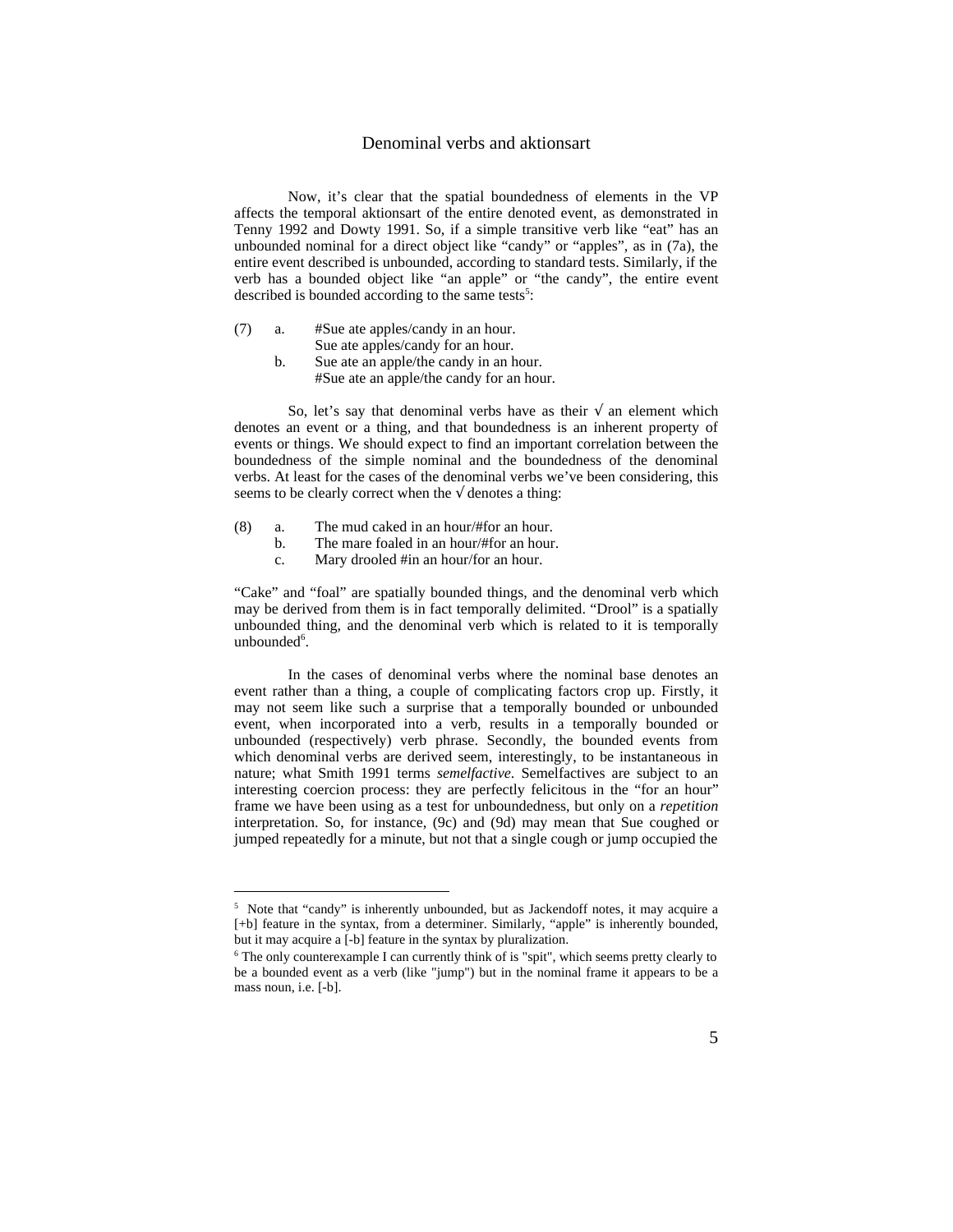time span of a minute. The # notation by the "for a minute" tester indicates the unavailability of that latter reading, which is the one we are interested in here.

- (9) a. Sue danced #in an hour/for an hour.
	- b. Sue slept #in an hour/for an hour.
	- c. Sue jumped in a flash/#for a minute.
	- d. Sue coughed in a flash/#for a minute.

### **4. Denominal location/locatum verbs and event type**

The above remarks are suggestive, but hardly conclusive. A more significant testing arena is the class of verbs Hale and Keyser label "location/locatum" verbs; essentially, verbs of putting. The P in these cases is again predicative, as in the deadjectival cases above, but rather than being headed by a that is a one-place predicate, these are headed by a prepositional element, which is a two-place predicate, explicitly representing the "putting" nature of these verbs in the syntax. The complement to the P incorporates into it, and that complex incorporates into the v head, which here is CAUSE (these states always being, apparently, inherently non-spontaneous). Some location/locatum verbs are listed in (10) below; for a more exhaustive listing and interesting discussion see Kiparsky 1997.

- (10) *put* verbs:
	- Location: bag, bank, bottle, box, cage, can, corral, crate, floor (opponent), garage, jail, kennel, package, pasture, pen, photograph, pocket, pot, shelve, ship (the oars), shoulder, tree.
	- Locatum: bandage, bar, bell, blindfold, bread, butter, clothe, curtain, dress, fund, gas, grease, harness, hook, house, ink, oil, paint, pepper, powder, saddle, salt, seed, shoe, spice, water, word.

The argument structure for such verbs is illustrated in  $(11)$ :



The semantic content of the elements in this structure may be roughly paraphrased as "Susan CAUSE [the chain WITH grease]"; or in a more natural English paraphrase "Susan plastered the chain with grease". A location verb has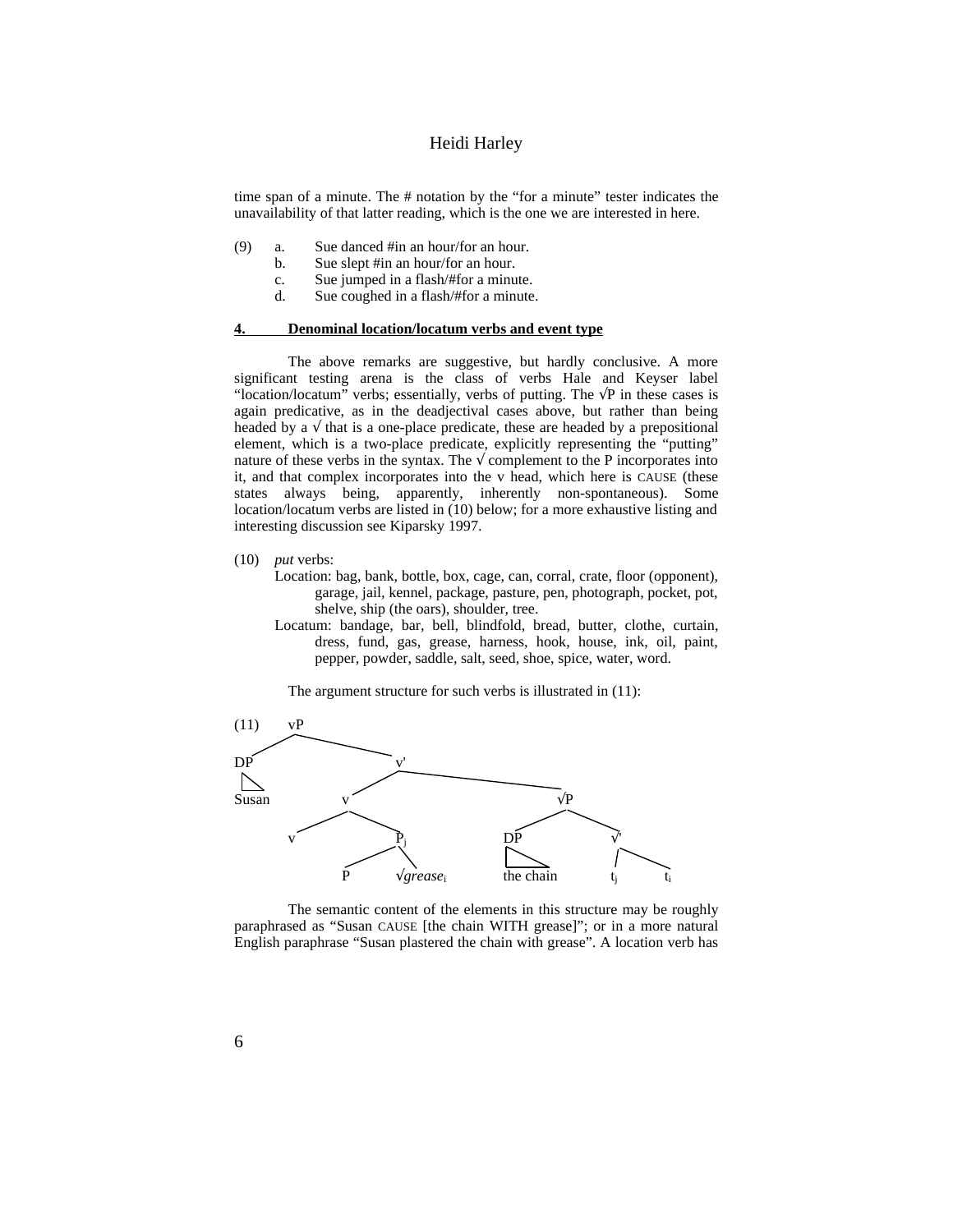the same structure with a different P head: "Susan CAUSE [the book ON the shelf]", or "Susan put the book on the shelf".<sup>7</sup>

Now, the interesting claim is, all other things being equal, the nature of the incorporated nominal which forms the denominal verb will affect the default aspectual interpretation of the verb. If the incorporated nominal is of the "count" type, the resulting verb will be telic (bounded); if a "mass" type, the verb will be atelic (unbounded).

Let's examine this prediction in pieces. First, consider the incorporation of a count noun, as in the example sentences in (12):

- (12) a. Mary saddled the horse in 5 minutes/#for 5 minutes.<sup>8</sup>
	- b. John boxed the computer in an hour/#for an hour.
	- c. Sue blindfolded Billy in 2 minutes/#for 2 minutes.
	- d. The blacksmith shoed the horse in an hour/#for an hour.

Evidently, our prediction is borne out: when the incorporated nominal is bounded, the event described by the verb is inherently telic. One could argue, however, that the boundedness of these events derives entirely from the bounded nature of their objects, as in the case of the telic events in (7b) above. (The telicity inherent in the event denoted by the verbs themselves seems to me to be intuitively obvious here (as opposed to the indeterminate nature of "eat", for example); these events have an inherent endpoint.) Aside from whatever force my intuitions have, however, the case become more convincing when we investigate the telicity status of denominal locatum<sup>9</sup> verbs whose nominal root is unbounded:

- (13) a. Susan watered the garden in an hour/for an hour.<br>b. Bill greased the chain in 5 minutes/for five minut
	- b. Bill greased the chain in 5 minutes/for five minutes.<br>c. Jill painted the wall in an hour/for an hour.
	- Jill painted the wall in an hour/for an hour.

d. Adelaide buttered the bread in 2 minutes/for 2 minutes.

The interesting point here is that while the bounded reading is certainly available, an *unbounded* reading is equally available, which is emphatically not the case in (12) above. That is, these activities have no inherent endpoint. The possibility of an endpoint with these verbs is the result of the presence of a direct object, which may "measure-out" the event in the sense of Tenny. The crucial fact to notice, though, is that it doesn't *have* to measure out the event: an

<sup>&</sup>lt;sup>7</sup> For discussion of the nature of these two different primitive prepositional heads, LOC and HAVE , see Pesetsky 1995, Harley 1995, or Kiparsky 1997.

<sup>&</sup>lt;sup>8</sup> Of course, the "for 5 minutes" adverbial is felicitous if it's assumed to describe the end state, rather than the event of saddling; again, this is not the interpretation we're interested in here.

<sup>&</sup>lt;sup>9</sup> Only the locatum verbs will be relevant in this case, as it seems that for fairly transparent interpretive reasons, locations are always bounded. The structures remain the same, however.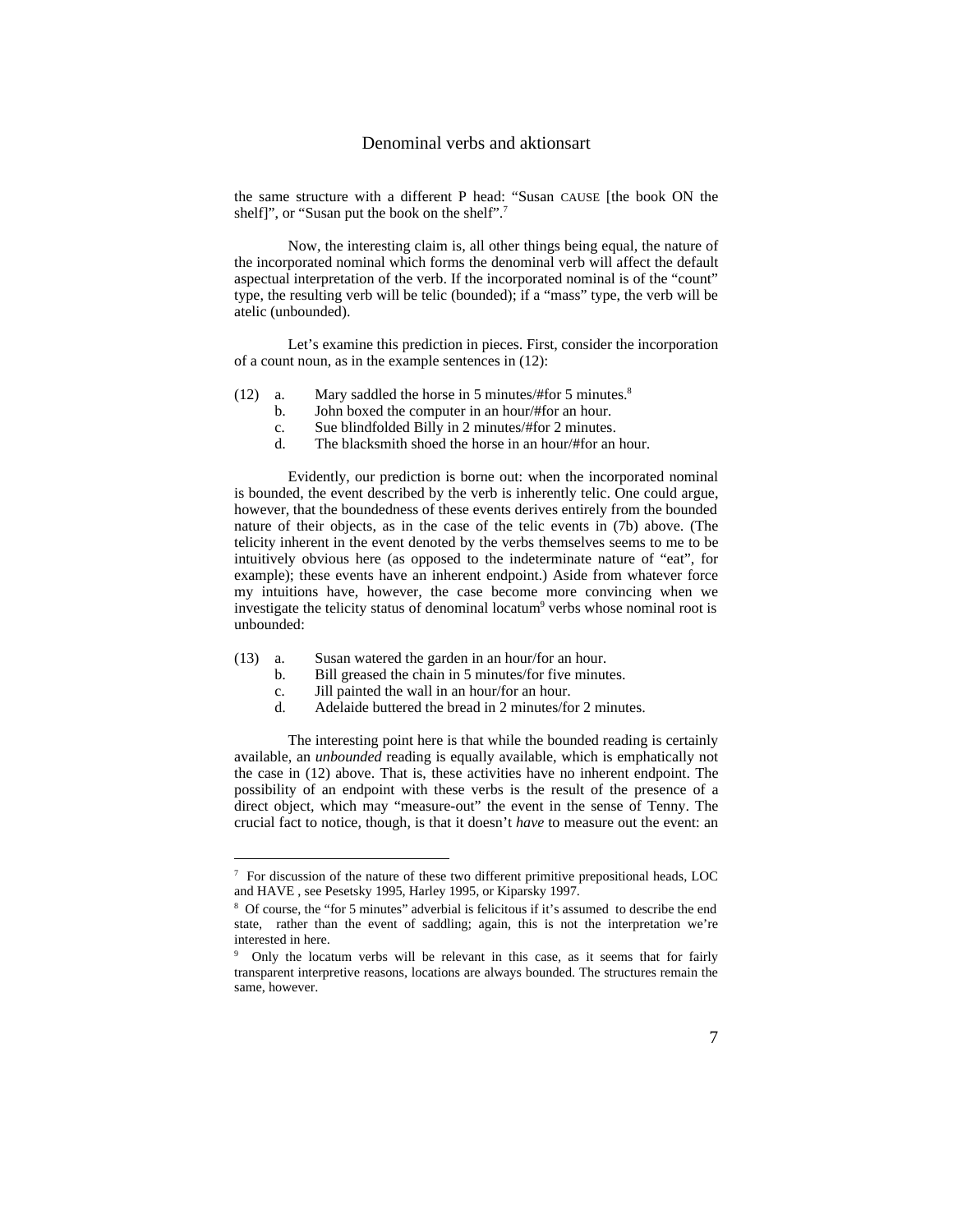unbounded reading is possible. In (12), no unbounded reading is available at all. This distinction, I claim, results from the fact that the nominal source for the (12) verbs is spatially bounded, while the source for the (13) verbs is spatially unbounded.

A question I will leave open at this point is whether or not the notion of boundedness at issue here is conceptual or grammatical. Consider, for instance, the verb "bandage". "Bandage" as a noun behaves morphologically like a count noun ("\*I like bandage"), but as a concept, it seems to be potentially unbounded, since a bandage may be of arbitrary length. Judgements are unclear as to whether the denominal verb "bandage" reflects the conceptual unboundedness of "bandage" or the grammatical boundedness of the noun: "Sue bandaged John in 5 minutes/%for 5 minutes". If it should turn out to be the former notion which is important, it would appear to be in line with some evidence in Harley and Noyer 1998, which shows that the conceptual spontaneous/non-spontaneous properties of the roots are what is important in the causative/inchoative alternation, rather than any grammaticized features which correlate with the  $concepts<sup>10</sup>$ .

#### **5. The source of eventiveness and the meanings of v**

So, back to the original discussion of where the event comes from in the representation. Clearly in these denominal location/locatum verbs, the situation is considerably more like that of the deadjectival verbs we considered initially: the P denotes a state, and the v head denotes CAUSE, introducing eventiveness.

In the case of the denominal unergative verbs, however, the question seems less clear. When the incorporated root nominal denotes a thing, the v head seems to be interpreted as MAKE ("The mare foaled", "The mud caked", "Susan drooled"), and the source of eventiveness must again be the verbal frame, the v head. However, when the nominal denotes an event, the v head (in Hale and Keyser's terms) means DO ("Susan danced," "John coughed"), and it seems more likely that the eventiveness is introduced by the nominal root itself.

Denominal verbs that denote events need not be intransitive. Consider the  $[+b]$  events in  $(14a)$  and the  $[-b]$  ones in  $(14b)$ :

(14) a. hit, kick, kiss, knock, pinch, rap… b. feel, touch, tickle, hold, clasp…

- (i) John accumulated wealth/ John's accumulation of wealth.
- (ii) Dust accumulated /#John's accumulation of dust.
- (iii) Sue broke the world record/#The world record broke.

<sup>&</sup>lt;sup>10</sup> The argument hinges crucially on variable-behavior verbs like "accumulate" or "break": depending on their object, they may behave like a necessarily unaccuastive or necessarily causative, although with other objects, they alternate freely: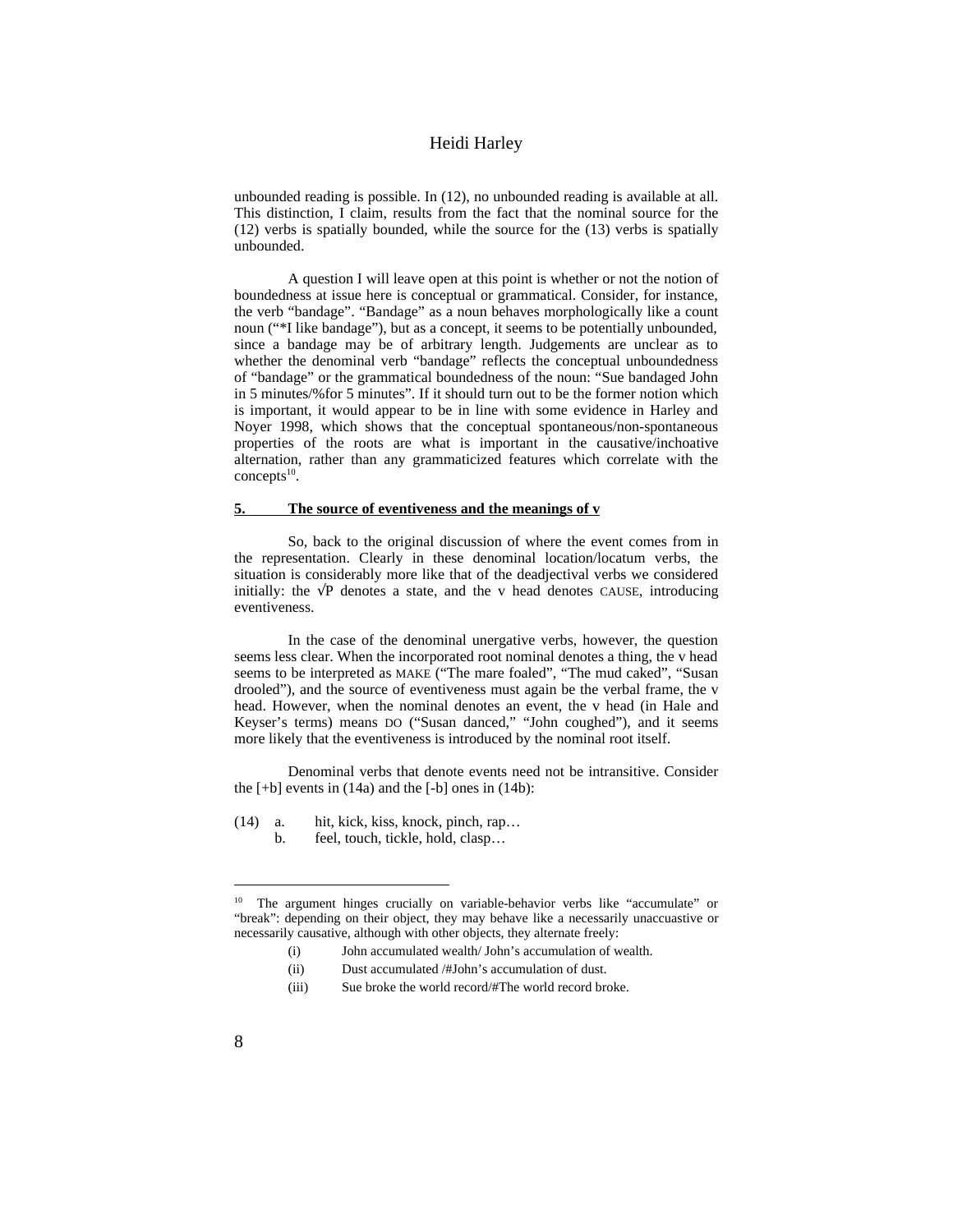Here, the P is branching, with the taking a complement DP; however, the event-denoting nature of the prevents the branching P from being interpreted as a state (cf. Kiparsky 1997).

The  $[\pm b]$  contrast permits only a two-way distinction for the basic named events: they must be either bounded or unbounded. Interestingly, all the event-naming nominals we have considered here fall into one of two event classes (in the terms of Vender 1967): Achievements (instantaneous events)<sup>11</sup> or Activities (events of arbitrary length). No Accomplishments, events requiring a period of time to occur, seem to have monomorphemic nominal names.

This fits in with the syntactic taxonomy we are developing here in that any changes of state – which Accomplishments necessarily are – will involve a P which denotes a state, and hence involve a predicative , either adjectival or prepositional. Pustejovsky 1991 proposes that Accomplishments are invariably constructed from two distinct predicates. In the present proposal, this aspect of the structure of Accomplishments is directly encoded in the syntax. The tight correlation between semantic primitives, syntactic projection and morphological pieces of Distributed Morphology makes a strong prediction: in fact, there should be *no* zero-derived nominals referring to Accomplishments. A full investigation of this prediction will have to await further study.

So far, although my wording has perhaps suggested an underdetermined meaning for v, I have not been explicit about whether or not there are 4 different lexical items that may occupy the v slot or rather whether the semantic contribution of v is uniform and underdetermined, with the syntactic and semantic environment providing the cues necessary for appropriate interpretation. So far, the underdetermination approach seems viable. The semantic "primitive" associated with v is fully determinable in context; no lexical content for v (other than introducing a specific temporal anchor) need be posited. In (15) I list the possible paraphrases for v that we've so far encountered along with their determining environments:

<sup>&</sup>lt;sup>11</sup> As alluded to above, Smith 1991 argues for a distinction among the Achievement verbs: those which are coerced to a repetition reading (i) in e.g. a progressive are Semelfactive, those which are coerced to a pre-event focus (ii) in a progressive are true Achievements.

<sup>(</sup>i) Sue was knocking on the door when the phone rang.

<sup>(</sup>ii) Jane was winning the race when the camera flashed.

Clearly, the event-denoting nominals under discussion are semelfactive. Achievements will fall together with Accomplishments as involving predicative Ps, in the present taxonomy, but an extended discussion is beyond the scope of this short paper.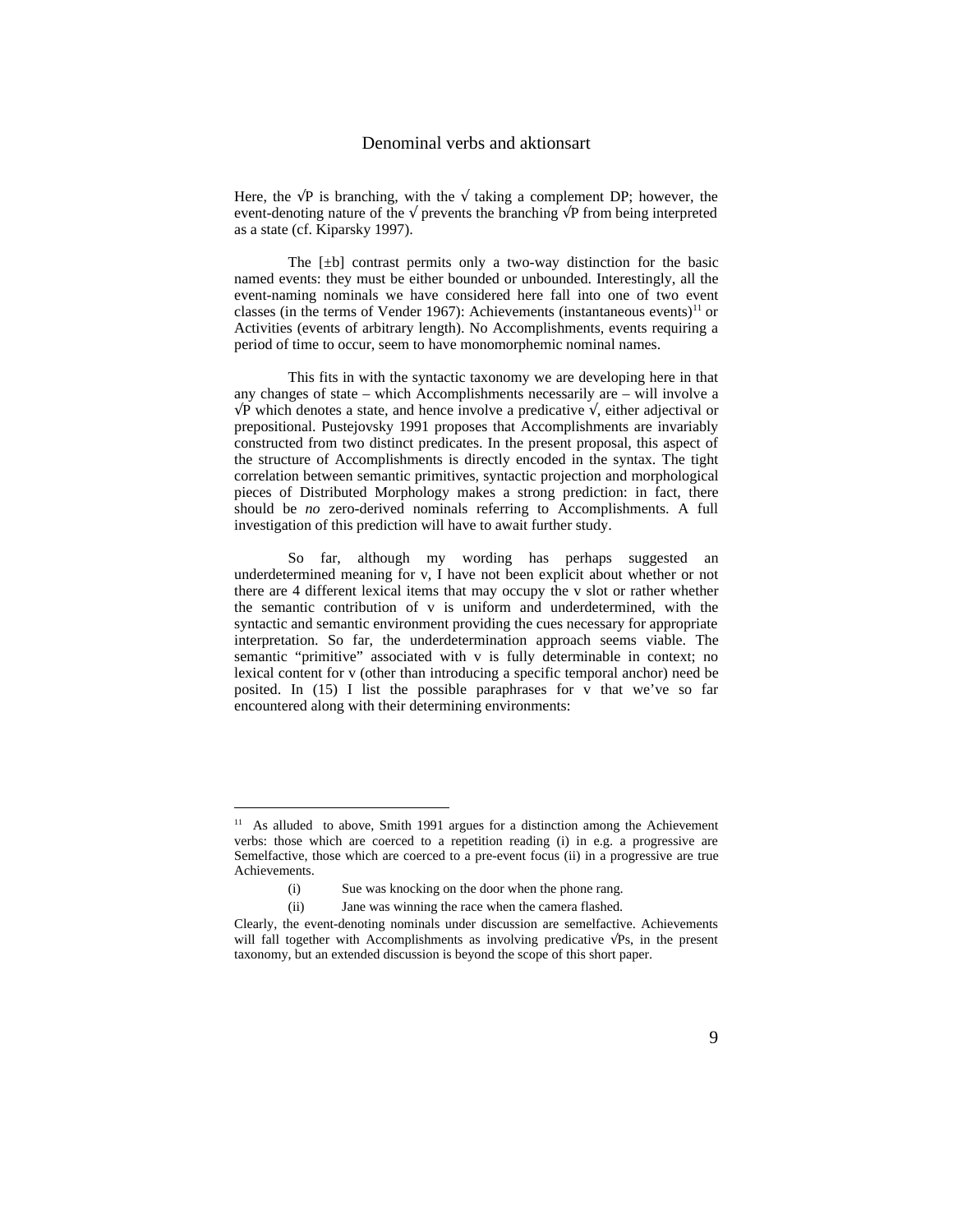| (15) | а. | $v + STATE$ , no specifier              | $=$ BECOME             |
|------|----|-----------------------------------------|------------------------|
|      | b. | $v + STATE$ , specifier<br>$=$ CAUSE    |                        |
|      |    | $v + THING$ (specifier required)        | $=$ MAKE <sup>12</sup> |
|      |    | $v + \text{EVENT}$ (specifier required) | $=$ DO                 |
|      |    |                                         |                        |

So at least for the present purpose, v may be the same lexical item in all contexts, simply interpreted in different ways according to its immediate environment. The homophony of "do", "make" and "cause" verbs in a language like French (all of which translate as *faire*), can be taken as preliminary support for this position. However, in this paper I have not considered other potential candidates for the light verb head, of which many have been proposed: GO, APPL, TAKE, BENEF, EXPER, etc.

## **6. An apparent problem: denominal activity verbs**

There is a large class of denominal verbs which I've ignored here which are a *prima facie* counterexample to the primary generalization of this paper. These are denominal activity verbs like those listed in (16a) below; as can be seen from the tests in (16b-d) ,they behave like the unbounded locatum verbs above, despite the fact that their incorporated nominal is clearly spatially bounded:

- (16) a. shovel, brush, sponge, mop, rake…
	- b. John shoveled the driveway in an hour/for an hour.
	- c. Patty brushed the horse in an hour/for an hour.<br>d. Jill raked the gravel in an hour/for an hour.
	- Jill raked the gravel in an hour/for an hour.

In fact, this contrast constitutes some of the clearest evidence that the structure of denominal verbs is syntactically complex in the manner that Hale and Keyser propose. The nominal incorporated here does not encode a Goal or Theme, in theta-theoretic terms, but rather an Instrument. Goals and Themes may delimit the event denoted by a verb phrase (indeed, Goals must do so); Instruments may not. Consider the paraphrases for the Locatum denominal verbs in (17a) below, in contrast with the paraphrases for the Instrument denominal verbs in (17b):

l

 $12$  It's worth noting that in this case, the subject of the denominal verb must make the item named by the verb *from itself*: "The mud caked" is acceptable, because the mud itself becomes the cakes, but "John caked" is not, meaning "John made a cake". Similarly for "drooled", for example; Sue cannot be said to have drooled if she merely lets a mouthful of water she's drinking dribble out of her mouth, rather, the stuff coming out of her mouth must be her own drool (saliva). So far the only likely candidate for an exception to this generalization that I've come across is the verb "to pot", meaning to do as a potter does, and make pots. It seems likely that insofar as this is a robust generalization, it is due to whatever aspect of the  $vp+P$  structure is responsible for the famous "direct causation" effect in monomorphemic agentive (i.e. causative) verbs, most likely the "single event" nature of the representation, as discussed above.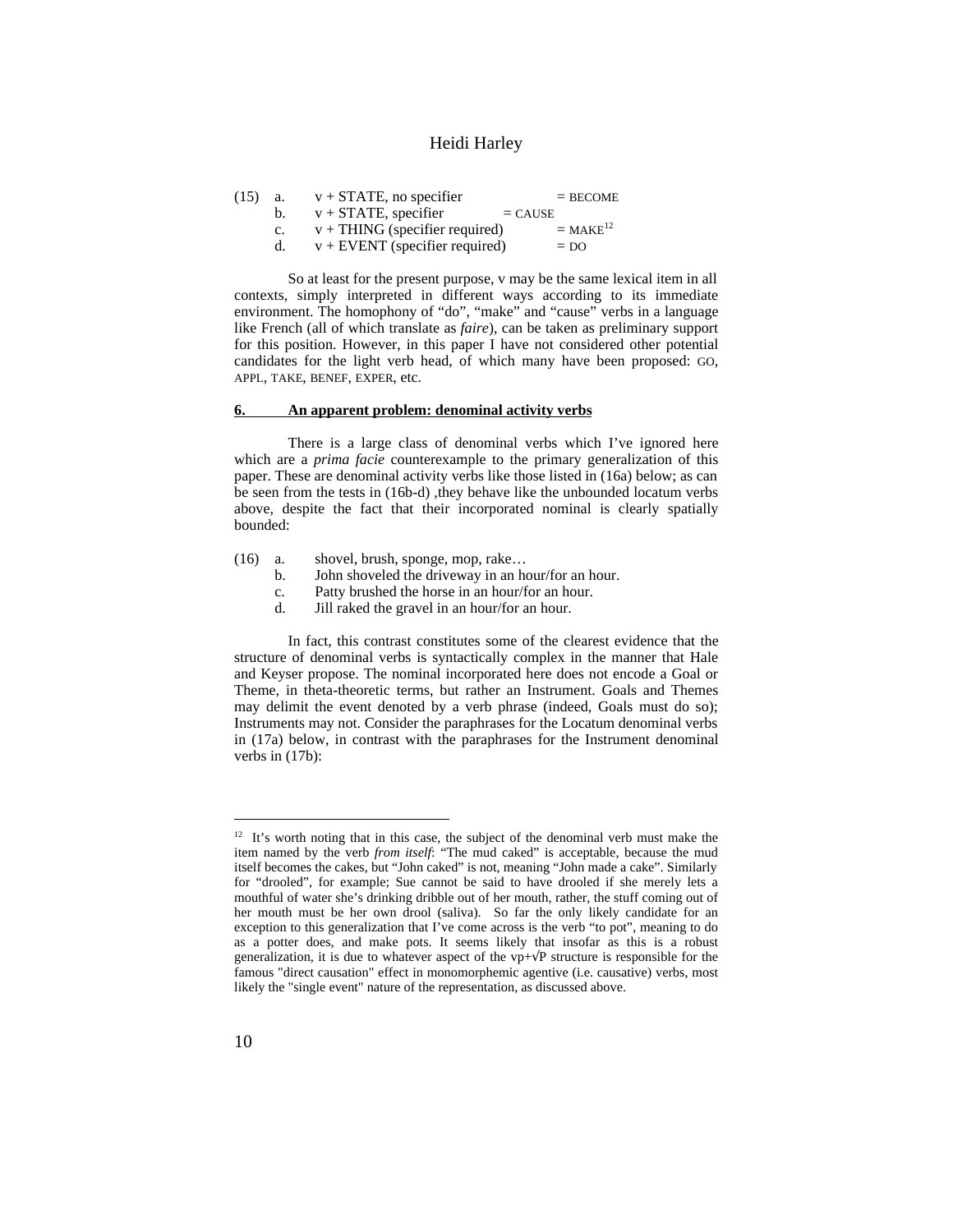- (17) a. Susan fit the horse with a saddle in an hour/#for an hour. Bill sprayed the garden with water in an hour/for an hour. John fit Jill with a blindfold in a minute/#for a minute.
	- b. Jill leveled the gravel with a rake in an hour/for an hour. Patty rubbed the horse with a brush in an hour/for an hour. John cleaned the floor with a mop in an hour/for an hour.

All the paraphrases have the same telicity properties as their incorporated denominal counterparts. Note in particular that when the locatum is made [-b] by pluralization, it has the expected effect on the telicity of the VP (compare to (17a):

(18) a. Susan fit the horse with saddles #in an hour/for an hour. b. John fit Jill with blindfolds #in an hour/for an hour.

This option is of course not available in the corresponding denominal verb; in order to incorporate (in English), the must be bare, not contained within a DP.

What is important to note, however, is that the syntactic status of the "with" phrase in the (17a) examples is significantly different than that of the instrumental "with" phrase in the (17b) examples. As a quick preliminary syntactic test, consider the status of a manner adverbial between the direct object and the "with" PP in the (a) and (b) cases below:

(19) a. ??Susan fit the horse quickly with a saddle.

l

b. Jill leveled the gravel quickly with a rake.

In the (a) examples, the "with" phrase seems to be a complement to the object DP, while in the instrumental cases, it behaves more like an adverbial element, right-adjoined either to P or vP. The fact that the boundedness of the incorporated nominal affects the telicity of the resulting denominal verb in the locatum verbs but not the instrumental verbs reflects the differing syntactic status of the nominal elements before incorporation in each case.

Note that a Lexicalist approach which involves simply "naming the verb after the noun" like that discussed in Kiparsky 1997 would have a great deal of difficulty in accounting for the apparent correlation between nominal boundedness and verbal telicity in locatum verbs while simultaneously predicting the lack of correlation in the activity verbs. The syntactic approach predicts such a difference: if the structural source of the activity verbs' nominal roots is different from the structural source of the location/locatum verbs' roots, the effect of the root on the telicity of the final verb should be the effect we would expect from a non-incorporated argument in the corresponding position.<sup>13</sup>

<sup>&</sup>lt;sup>13</sup> Admittedly, if we wish to posit a structural source for the incorporated nominal in the activity verb cases, we will have to admit some strange-looking incorporation structures, where the root nominal incorporates to v from an adjoined adverbial position. This is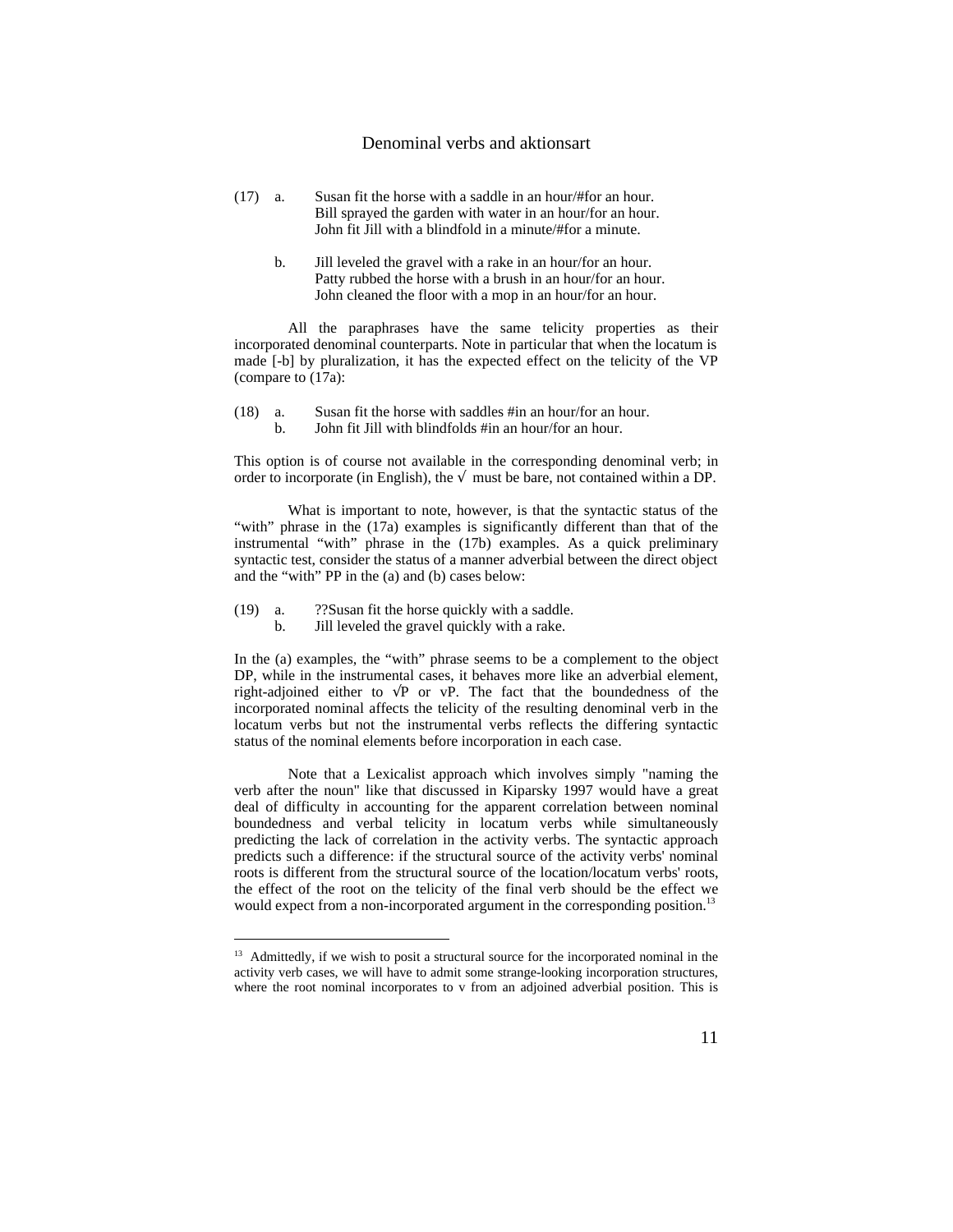## **7. Conclusions**

In this short paper, I've argued in support of the notion of syntactic decomposition of verbs, and in particular to a particular treatment of denominal verbs involving syntactic incorporation of nominal roots, by pointing out that the boundedness of an incorporated nominal root (in an appropriate syntactic position) affects the boundedness of the denominal verb. In addition, I've sketched the beginnings of a solution to a theory-internal problem of Harley 1995, where v always denoted CAUSE or BECOME. Limiting the denotation of v forces a commitment to a predicative analysis of all complements to v. Recognizing that the complement to  $v \in P$ ) may denote events or things as well as states, however, enables us to contextualize the interpretation of little v in an appropriate and attractive way, maintaining the larger picture of v as a lexically underspecified functional item.

#### **References**

Bach, E. (1986). "The algebra of events." *Linguistics and Philosophy* 9: 5-16.

- Chomksy, N. (1995). *The Minimalist Program*. Cambridge, MA, MIT Press.
- Chomsky, N. (1970). Remarks on nominalization. *Readings in English Transformational Grammar*. R. A. Jacobs and P. S. Rosenbaum. Washington, D. C., Georgetown University Press. 1**:** 184-221.
- Dowty, D. (1991). "Thematic Proto-Roles and Argument Selection." *Language* 67(3): 547-619.
- Fodor, J. A. (1970). "Three reasons for not deriving **kill** from **cause to die**." *Linguistic Inquiry* 1(1): 429-438.
- Gruber, J. (1967). *Functions of the Lexicon in Formal Descriptive Grammar*. Santa Monica, Systems Development Corporation.
- Hale, K. and S. J. Keyser (1991). On the syntax of argument structure, Massachusetts Institute of Technology.
- Harley, H. (1995). Subjects, Events and Licensing. *Linguistics*. Cambridge, MA, Massachusetts Institute of Technology.
- Harley, H. and R. Noyer (1998). Licensing in the non-lexicalist lexicon: Nominalizations, Vocabulary Items and the Encyclopedia. *Papers from the UPenn/MIT Roundtable on Argument Structure and Aspect*. H. Harley. Cambridge, MA, MIT Working Papers in Linguistics. 32**:** 119-138.
- Jackendoff, R. (1991). Parts and boundaries. *Lexical and Conceptual Semantics*. B. Levin and S. Pinker. Cambridge, MA, Blackwell**:** 9-46.
- Jackendoff, R. (1996). "The proper treatment of measuring out, telicity, and perhaps even quantification in English." *Natural Language and Linguistic Theory* 14(2): 305-54.
- Kiparsky, P. (1997). Remarks on denominal verbs. *Complex Predicates*. A. Alsina, J. Bresnan and P. Sells. Palo Alto, CA, CSLI Publications**:** 473-499.

counter to the overall program of Hale and Keyser (although not necessarily counter to the assumptions of Distributed Morphology), who claim that lexical incorporation of this type is governed by the same restrictions that govern syntactic head-to-head movement (in particular, whatever equivalent of the ECP one wishes to invoke). Other investigation of the contrast between the availability of Manner incorporation in English and, e.g., Spanish, however, suggests that incorporation from an adverbial position must be allowed in some languages. For discussion, see Harley (in prep).